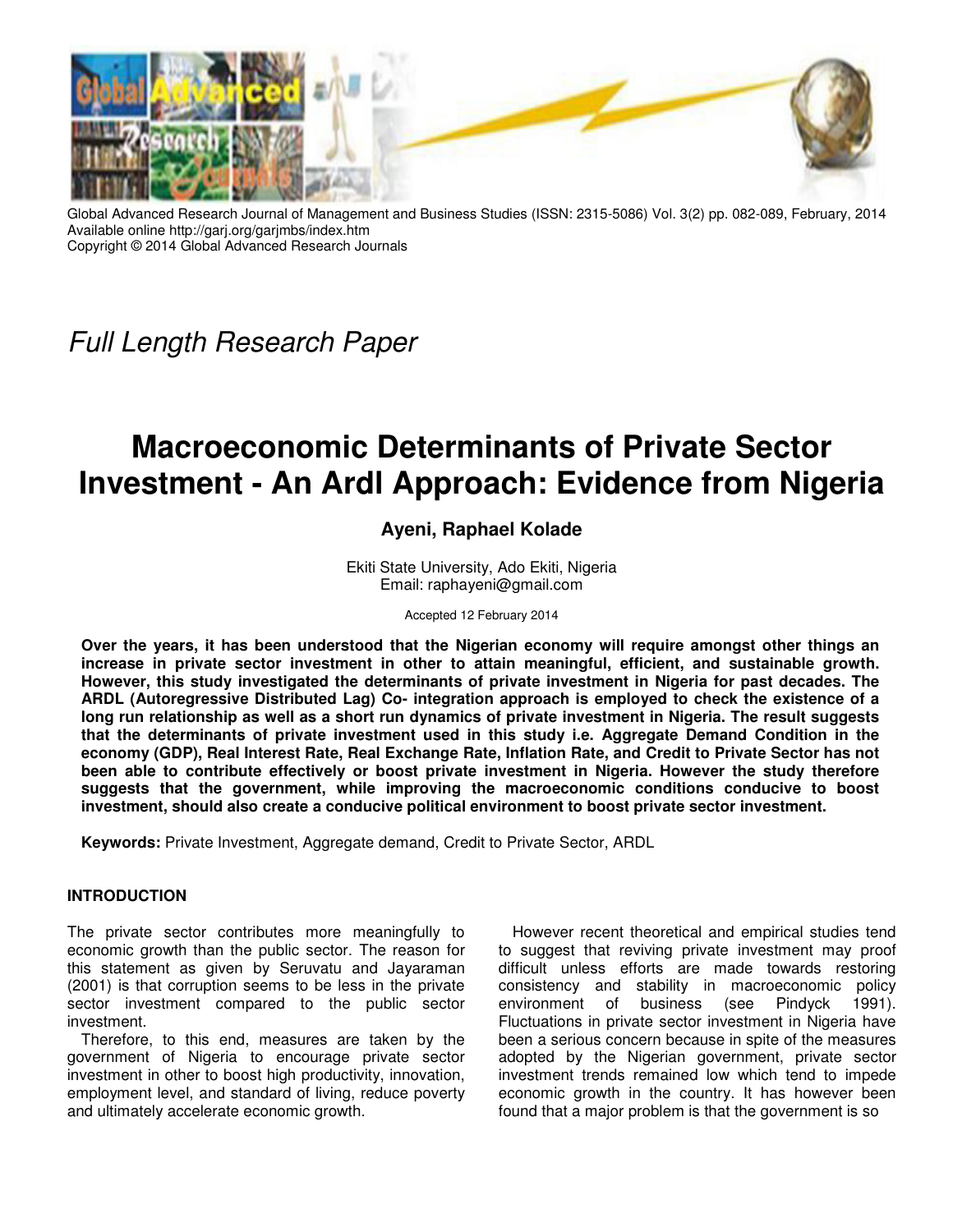much concerned about policies to boost private investment without much knowledge or investigations into the main determinants of private investment in Nigeria.

Therefore, this study gives a clear understanding of the major determinants of private sector investment in Nigeria. And also gives policy makers a clearer picture on how to control private investment in the desired direction to foster economic growth and development in Nigeria.

The study is divided into five sections: section 1 introduces the study, section 2 reviews the relevant literatures, section 3 discusses the research methodology, and section 4 dwells on the discussions of estimated results and policy implications.

#### **Theoretical and Empirical Review**

This study is based on the acceleration theory; a theory in economics that explains the link between aggregate demand (output) and capital investment. It states that an increase or decrease in the demand for consumer goods will cause a greater increase or decrease in the demand for machines required to make those goods. In other words, there is a direct relationship between the rate of output of an economy and the level of investment in capital goods.

Clarke postulated that the (change in) stock of capital  $(K<sub>t</sub> - K<sub>t-1</sub>)$  which business sector, in aggregate will desire to have is proportional to the level of (change in) output  $(\Delta Y_{t})$  he desires to produce. This he represented as  $K_{t} - K_{t-1} = \beta \Delta Y_{t}$ . This is the simple acceleration principle.

However Hollis Chenery later argued that that business firms' reaction to the changes in output may not be instantaneous but follows a partial adjustment process to close the gap between the actual and desired change in capital stock. He concluded by proving that in the long run the desired capital change  $(K_t^*)$  is also a function of sales level  $(S_t)$ . By this he was able to distinguish between the short run accelerator  $(\delta \beta)$  and long run accelerator ( $\beta$ ), with the latter greater than the former. He therefore represented the short run acceleration equation as  $K_t^* = \alpha \delta + \delta \beta S_t - (1 - \delta) K_{t-1}$ 

Evaluating the determinants of private investment Husain et al, (2006) used the Johansen multiple co integration and error correction model to estimate long run and short run relationships between private investment and aggregate demand. The study found that credit to private sector, growth rate of per capita income, have a positive relationship with household investment while inflation rate negatively influences it. Both in the long run and short run.

Verma and Wilson (2005) blended co integration, vector autoregressive (VAR) and error correction techniques to estimate the long run and short run impact of macroeconomic policies on private investment. Devaluation policies also contributed to discouraging private sector capital expansion. However, in Sudan, increasing interest rate has been impacting negatively on private investment.

Verma (2007) analyzed the endogenous impact of investment. The main objectives of the study were to conduct unit root test which endogenously determines a break in the time senses. ARDL (Autoregressive Distributed Lag) approach was used to analyze long run relationship and error correction mechanism (ECM) for short run relationship. The study took each variable as dependent and the rest of the variables as independent then it examined relationship amongst them. The analysis concluded that GDP and gross domestic savings have a positive and significant relationship with private investment.

Sajid and Sarfraz (2008) investigated causal relationship between private investment and exchange rate. The study used co integration technique and vector error correction model to examine causality between investment and exchange rate. The result showed that there is long run as well as a short run equilibrium relationship between them.

Green and Villanueva (2006) using the double logarithmic form of OLS (Ordinary Least Square) investigated the determinants of private sector for investment over a period of 1975-2005. The result indicated that both the availability of credit and foreign exchange exerts significantly positive effects on private investments, confirming the result in most empirical studies. A negative impact of exchange rate depreciation investment was also crowded in private investment, contrasting the result of Ojo (2005). Where crowding out was found to be irrelevant in determining the private investment level within that period of time.

Verma et al (2005) explored inter-dependency between private investment sect oral savings and real GDP. They used "time series data applying Johansen co integration approach to examine the long run relationship and VECM (vector error correction mechanism) to check the short run dynamics amongst variables. The research concluded that private investment sectoral savings and gross domestic product (GDP) are positively related.

On the basis of empirical consideration, De Gregorio (2009) suggests that in developing countries, private investment is determined mainly by the level of domestic output, real interest rate, public investment, credit available for investment and exchange rate. (Jordan Morris (2009).

Mouawiya Al-Awad (2005) examines the linkage between inflation rate and private investment using panel Co integration approach and a variance decomposition.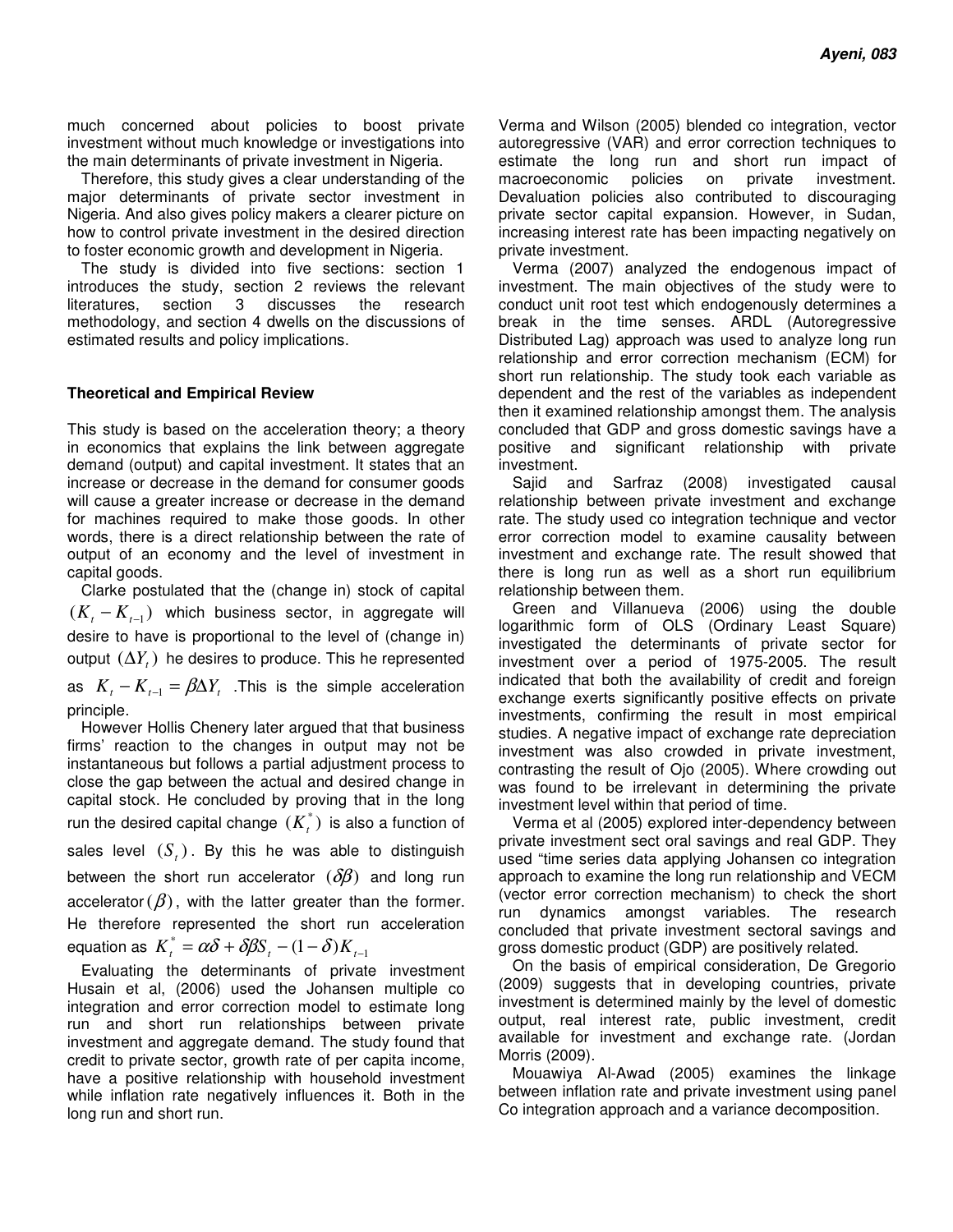The result of the study was a negative relationship between inflation rate and private investment.

Also using Nigeria data, Ikhide (2004) did empirical studies on external shocks, savings and investment. The econometric result indicated that growth of real income, increase in public expenditure and exchange rate, openness of the economy and high savings have positive effect on private investment sector, rising inflation and high lending rates impedes private investment in Nigeria.

Anfofun (2005) investigated on the macroeconomic determinants of private investment in Nigeria. He discovered that external debt burden, inflation, exchange rate and political crises and coup d'état negatively affect private investment. The negative relationship attest to the major reason why investors do not have confidence in Nigeria, investment climate as such, potential investors are scared away.

However, most empirical studies in the literature on the determinants of private investment provides support for the claim that higher uncertainly is associated with lower levels of private investment.

# **RESEARCH METHODS**

The design of this research is of the causal type. That is to measure what impacts specific changes on selected macroeconomic variables will have on existing norms and assumptions on private investments. Causal effect (nomothetic perspective) occurs when variation in one phenomenon, an independent variable, leads to or results, on average, in variation in another phenomenon, the dependent variable.

This study makes use of annual time series data spanning 1979 through 2012. Five determinants of private investment were identified to estimate the private investment model.

The data was obtained from the Central Bank of Nigeria (CBN) Statistical Bulletin 2009, 2012 edition and Central Bank of Nigeria (CBN) Annual Reports, Various Issues.

The theoretical framework of the model was based on the accelerator model with little modifications. This is because according to Oshikoya (1994); Ghura and Goodwin (2000), investment function for developing countries like Nigeria is difficult to estimate due to the lack of unrealistic data on capital stock and returns on capital. Therefore, we use some version of the accelerator model. However in specifying our model, private investment (PI) is made a function of five other explanatory variables selected to proxy the following macroeconomic conditions: Aggregate demand, competitive condition, liquidity constraint, uncertainty/instability

 $PI = f(RGDP, RIR, RER, INFR, CRPS)$ ......1.0

**Where** 

 $PI=$  Private Investment (change in capital stock)

RGDP= Real Gross Domestic Product (proxy for the demand condition in the economy)

RIR= Real Interest Rate

RER= Real Exchange Rate

INFR= Inflation Rate

CRPS= Credit to Private Sector

The model is written in an explicit estimable econometric model in log form as follows:

 $lnPI = \alpha_0 + \alpha_1 lnRGDP + \alpha_2 lnRIR + \alpha_3 lnRER + \alpha_4 lnINFR + \alpha_5 lnCRPS + \varepsilon_1 ......1.1$ 

Log transformation is necessary to reduce the problem of heteroskedasticity because it compresses the scale in which the variables are measured, thereby reducing a tenfold difference between two values to a twofold difference (Gujarati, 2007).

# **Theoretical "a priori" Expectations**

The Real Gross Domestic Product which captures the aggregate demand conditions in the economy is expected to exert a positive effect on private investment. This goes to say that the coefficient of RGDP is expected to be positive, i.e as the aggregate demand condition in the Nigerian economy is increasing, private sector investment should increase as well.

The expected relationship between real interest rate and private sector investment is inverse. Increase in interest rate will push cost of capital upward, volume of activities will reduce and private sector investment will fall. But in a developing country like Nigeria, the effect of real interest rate on private investment is ambiguous, because there is also the argument that a higher real interest rate increases the flow of bank credits, which complements the private sector savings and enhances private capital formation and hence private sector investment.

The effect of real exchange rate on private investment is also ambiguous. This is so because on one hand a higher level of real exchange rate reduces private investment in the sense that the devaluation of a nation's currency means a fall in the real income of the economy as a whole, thus reducing productive capacity, increase the real cost of purchasing imported capital goods, which will eventually lead to a decline in the profitability of the private sector and ultimately a fall in private investment. Conversely, real exchange rate can also have a positive relationship with private investment. This occurs when currency devaluation in an economy enhances its competiveness with the rest of the world and also expands its exports volumes. This type of scenario makes a country looks inward, relies majorly on its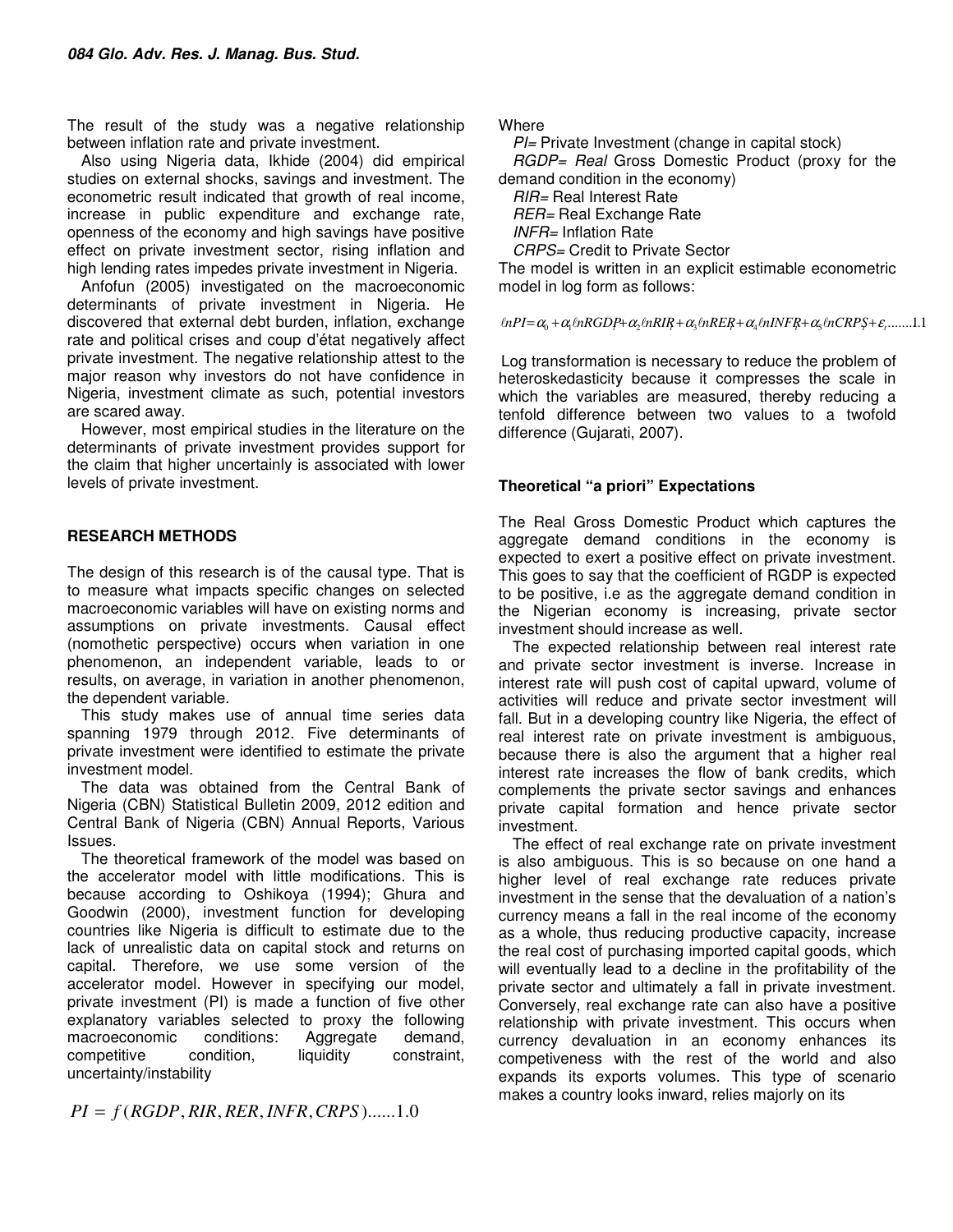| <b>Variables</b> | <b>ADF Stat</b> | Integration | <b>PP Stat</b> | Integration |
|------------------|-----------------|-------------|----------------|-------------|
| LnPl             | $-1.593512$     | ΝS          | $-1.604718$    | ΝS          |
| LnRGDP           | 0.156453        | ΝS          | 0.059824       | ΝS          |
| LNRIR            | $-2.471299$     | ΝS          | $-2.394839$    | ΝS          |
| LnRER            | $-1.055665$     | ΝS          | $-1.052086$    | ΝS          |
| LnINFR           | $-3.746235***$  | I(0)        | $-3.20052**$   | I(0)        |
| <i>LnCRPS</i>    | $-3.161288**$   | I(0)        | $-3.122906**$  | I(0)        |
| <b>DLnPI</b>     | $-3.64906**$    | I(1)        | $-3.633263**$  | I(1)        |
| DLnRGDP          | -4.120950***    | I(1)        | -4.126825***   | I(1)        |
| DLnRIR           | -7.746265***    | I(1)        | $-7.746041***$ | I(1)        |
| <i>DLnRER</i>    | -4.781884***    | I(1)        | -4.768347***   | I(1)        |
| <i>DLnINFR</i>   | -5.948056***    | I(1)        | -5.972345***   | I(1)        |

**Table 1.** Results of the Unit Root Tests at Level and First Difference

\*\*\*significant at 1%, \*\*significant at 5%, \*significant at 10%; NS=Nonstationary

**Table 2.** Result of the Johansen Cointegration Rank Test (Trace Test)

| <b>Hypothesized</b><br>of $CE(s)$ | No. | Eigen Value | <b>Trace Statistics</b> | 0.05<br>Value | <b>Critical</b> | Probability |  |
|-----------------------------------|-----|-------------|-------------------------|---------------|-----------------|-------------|--|
| None *                            |     | 0.782512    | 129.2919                | 95.75366      |                 | 0.0000      |  |
| At most 1*                        |     | 0.682638    | 85.04913                | 69.81889      |                 | 0.0019      |  |
| At most 2 <sup>*</sup>            |     | 0.520118    | 51.76546                | 47.85613      |                 | 0.0205      |  |
| At most 3 <sup>*</sup>            |     | 0.441011    | 30.47325                | 29.79707      |                 | 0.0417      |  |
| At most 4                         |     | 0.308519    | 13.60610                | 15.49471      |                 | 0.0944      |  |
| At most 5                         |     | 0.095395    | 2.907442                | 3.841466      |                 | 0.882       |  |

Trace test indicates 4 Co integrating equations at 0.05 levels.

\* denotes rejection of the hypothesis at the 0.05 level.

| <b>Hypothesized</b><br>of CE(s) | No. | Eigen Value | <b>Trace Statistics</b> | 0.05<br>Value | <b>Critical</b> | Probability** |
|---------------------------------|-----|-------------|-------------------------|---------------|-----------------|---------------|
| None *                          |     | 0.782512    | 44.24273                | 40.07757      |                 | 0.0160        |
| At most 1                       |     | 0.682638    | 33.28367                | 33.87687      |                 | 0.0587        |
| At most 2                       |     | 0.520118    | 21.29221                | 27.58434      |                 | 0.2589        |
| At most 3                       |     | 0.441011    | 16.86715                | 21.13162      |                 | 0.1784        |
| At most 4                       |     | 0.308519    | 10.69866                | 14.26460      |                 | 0.1700        |
| At most 5                       |     | 0.095395    | 2.907442                | 3.841466      |                 | 0.0882        |

**Table 3.** Result of the Johansen Cointegration Rank Test (Maximum Eigenvalue Test)

Max-eigen value test indicates 1 Co integrating eqn(s) at he 0.05 levels

\* denotes rejection of the hypothesis at the 0.05 level

internal resources and industries thereby boosting private sector investment in the country.

Inflation rate is expected theoretically to be negatively related to private investment. This is due to the fact that as inflation increases, the value of real money falls, cost of production increases volume of economic activity reduces, profit falls, performance drops and ultimately, private sector investment reduces.

The effect of the credit to private sector on private investment is expected to be positive. This is because credit by the banking sector to the private sector is expected to boost private sector investment.

#### **EMPIRICAL FINDINGS AND DISCUSSIONS**

To examine the time series properties of the variables in the model the Augmented Dickey Fuller (ADF) and the Philips-Perron (PP) unit root test were conducted. The results are presented in Table 1

Both the ADF and Phillips-Perron unit root test result show that all the variables i.e Log of private investment (LnPI), Log of Real Gross Domestic Product (LnRGDP), Log of Real Interest Rate (LnRIR), Log of Real Exchange Rate (LnRER) are stationary at first difference except the Log of Credit to Private Sector (LnCRPS) and Log of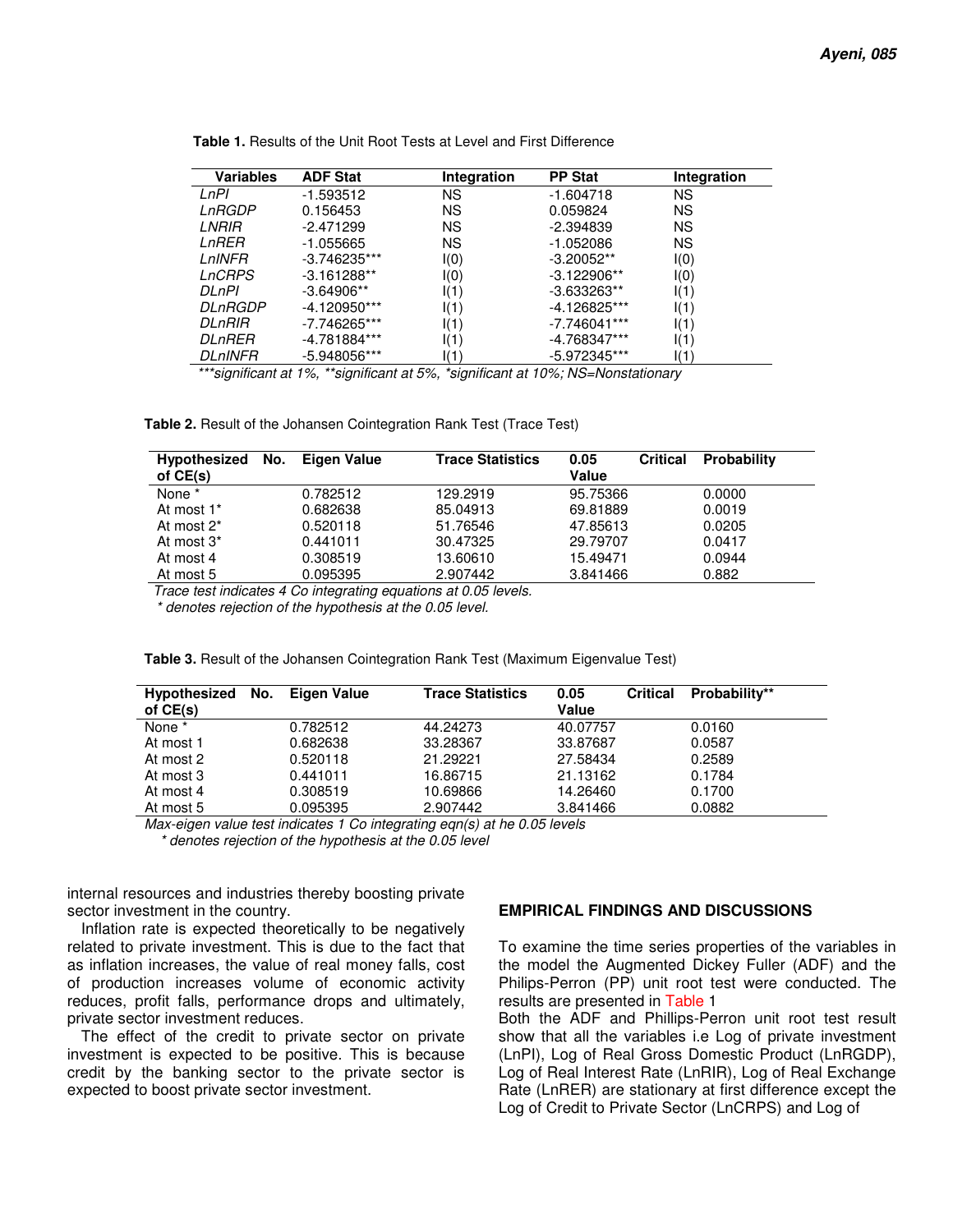| <b>Table 4.</b> Normalized Cointegrating Coefficient One (1) Co Integrating Equation |  |  |  |
|--------------------------------------------------------------------------------------|--|--|--|
|--------------------------------------------------------------------------------------|--|--|--|

| ∣ NPI  | _NRGDP    | _NRIR    | _NRER    | LNINFR    | <b>LNCRPS</b> |
|--------|-----------|----------|----------|-----------|---------------|
| .00000 | -2.098462 | -3553.34 | .545393  | -2.126402 | -0.223394     |
|        | (0.33063) | (0.96747 | (0.47387 | (0.24366) | (0.17863)     |

Log likelihood: -67.48914; Standard errors in parenthesis

**Table 5.** Estimated Long-Run Coefficients Using the ARDL Approach

| ARDL (1,1,1,1,1,0) Selected based on AIC |                    |                       | <b>Dependent Variable LNPI</b> |
|------------------------------------------|--------------------|-----------------------|--------------------------------|
| Regressor                                | <b>Coefficient</b> | <b>Standard Error</b> | <b>T-Ratio</b>                 |
| Constant                                 | $-14.36353$        | 4.033770              | $-3.560821***$                 |
| LNGDP                                    | 1.695577           | 0.249670              | 6.791265***                    |
| LNRIR                                    | 1.134863           | 0.599643              | 1.892566                       |
| LNRER                                    | $-0.490250$        | 0.327157              | -1.498516                      |
| I NINFR                                  | $-0.174124$        | 0.164887              | $-1.056016$                    |
| <b>LNCRPS</b>                            | -0.036472          | 0.136328              | $-0.267535$                    |

Note: \*\*\* denotes significance at 1% level

**Table 6.** Result of the Short Run Error Correction Model Using the ARDL Approach

| ARDL (1,1,1,1,1,0) Selected based on AIC |                    |                          |               |  |  |  |  |
|------------------------------------------|--------------------|--------------------------|---------------|--|--|--|--|
| Regressor                                | <b>Coefficient</b> | <b>Standard Error</b>    | t-ratio       |  |  |  |  |
| Constant                                 | $-0.284437$        | 0.333328                 | $-0.853325$   |  |  |  |  |
| D LNRGDP                                 | 2.605817           | 1.301757                 | 2.001769**    |  |  |  |  |
| <b>D LNRIR</b>                           | $-1.172779$        | 0.970701                 | 1.208177      |  |  |  |  |
| <b>D LNRER</b>                           | $-0.554885$        | 0.687704                 | $-0.806867$   |  |  |  |  |
| D LNINFR                                 | $-0.358686$        | 0.250912                 | $-1.42953$    |  |  |  |  |
| <b>D LNCRPS</b>                          | 0.04836            | 0.165123                 | 0.292872      |  |  |  |  |
| $ECM(-1)$                                | $-1.053242$        | 0.436553                 | $-2.412631**$ |  |  |  |  |
|                                          |                    |                          |               |  |  |  |  |
| $R^2$                                    | 0.870114           | <b>F-Statistics</b>      | 7.473754      |  |  |  |  |
| <b>AIC</b>                               | 3.113101           | Prob (F-Stat)            | 0.006782      |  |  |  |  |
| <b>DW-STATISTIC</b>                      | 1.88586            | <b>Schwarz Criterion</b> | 3.490286      |  |  |  |  |

\*\* significant at 5% levels.

Inflation Rate (LnINFR) which are stationary at levels, that is integrated of order zero.

#### **Johansen Co-Integration Test**

As earlier stated, the Johansen Co integration test is carried out to determine the long run relationship amongst the variables in the model. The result of the Johansen Co integration analysis between Private Investment and its determinants are presented in Table 2.

Tables 2 and 3 above present the summary of the results of Cointergration analysis using the Johansen test. It is therefore evident that a long run relationship existed amongst Private Investment (PI), Gross Domestic

Product (GDP), Real Interest Rate (RIR), Real Exchange Rate (RER), Inflation Rate (INFR) and Credit to Private Sector (CRPS). Having ascertained a Co integrating relationship amongst the series, the long run relationship will therefore be determined by the normalized Co integrating Coefficient (s) with the longest log Likelihood in absolute term. The result is presented in the table below.

The co integrating equation is therefore specified thus: )33063.0( )9674.0( )4738.0( )24366.0( )1786.0( l*nPI* −= 09846.2 l*nRGDP*− 55314.3 l*nRIR* + 54539.1 l*nRER* −+ 12640.2 l*nINFR* − 2233.0 l*nCRPS*

From the Co integrating equation above, Real Gross Domestic Product, Real Interest Rate, Inflation Rate and Credit to Private Sector have a long run negative relationship with Private Investment in Nigeria. The result implies that a 1 percent increase in LNRGDP, LNRIR, LNINFR, and LNCRPS will lead to a respective 2.10%,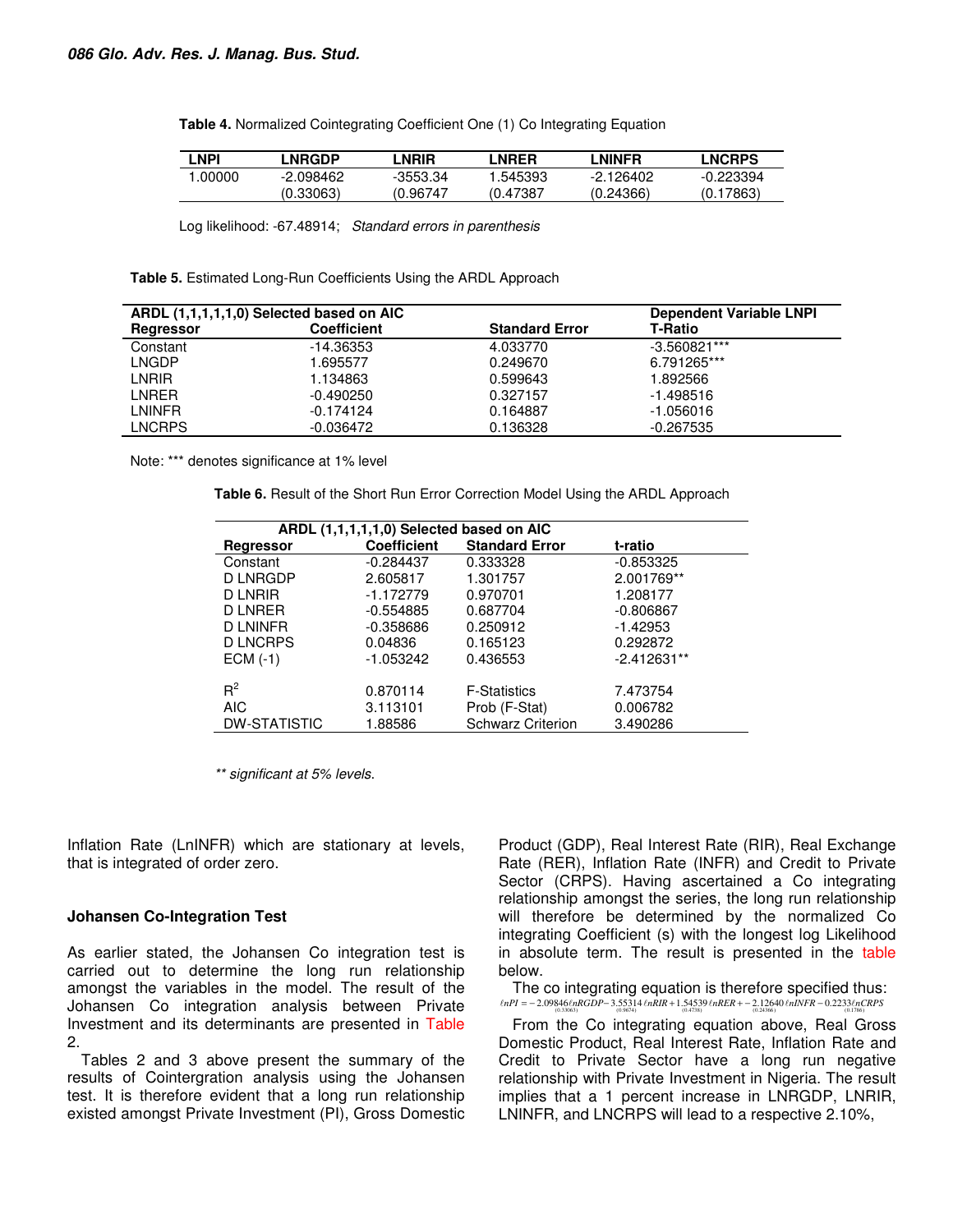3.55%, 2.13% and 0.22% reduction in private investment in Nigeria. A look at their standard error indicates that all the variables are statistically significant except the credit to private sector.

However, the real exchange rate (LNRER) have a positive relationship with Private Investment and significant at 5 percent level. That is a 1% increase in Real Exchange Rate will bring about 2.13% significant rise in Private Investment in Nigeria. This result is therefore attributed to the fact that devaluation of the naira can be a stimulant to Private Investment in Nigeria. Because it will make Nigerian goods attractive (low priced) to foreign countries while other countries goods (Imported goods) will be expensive and less attractive to Nigerians, thereby boosting private investment in Nigeria.

## **Results of the Long Run ARDL Model of Private Investment In Nigeria**

The second model measures the long-run dynamics of the relationship between real economic growth and its determinant. The model used the ARDL approach of cointegration regression, following the fact that all the variables are not integrated of the same order, the Long run parameters of the Auto-Regressive Distributed Lag (ARDL) are estimated and the result is presented in the Table 5. The estimation was done based on the Akaike Information Criterion (AIC).

From the result of the long run ARDL in table 5, the Real Exchange Rate (RER), Inflation Rate (INFR) and Credit to Private Sector (CRPS) are statistically insignificant and negatively related to Private Investment in Nigeria. That is, in the long run, if Real Exchange Rate, Inflation Rate and Credit to Private Sector were to increase by 1 percent, there will be a respective 49%, 17% and 3% decrease in Private Investment in Nigeria.

The Real Gross Domestic Product (RGDP) and Real Interest Rate (RIR) are found to be positively related to Private Investment in Nigeria meaning that a 1 percent increase in GDP and RIR will bring about a respective 1.69% and 1.13% increase in Private Investment. The Coefficient of the Real Gross Domestic Product (GDP) is statistically significance at 1 percent level of significance while the Real Interest Rate is not statistically significant.

From the foregoing analysis, the result of the long run ARDL model shows that in the long run, the Real Gross Domestic Product (RGDP) which is a proxy for the aggregate demand condition in Nigeria stimulates private investment and it is also found to be significant. This implies that increase in aggregate demand condition in Nigeria brings about a resultant expansion of capital stock which conforms with the accelerator theory of investment. The increase in capital stock brings about increase in output, giving rise to more profit and invariably expanding private investment in Nigeria.

This result conforms to most findings in the empirical literature; such as Verma (2007), Ibrahim (2000), Ouattara (2005) amongst other studies. However, contrary to the neoclassical theory of the user cost of capital, the real interest rate in Nigeria was found to have a positive impact on private investment in the long run. The coefficient was found to be insignificant. The implication is that a higher interest rate in Nigeria in the long run will bring about higher domestic savings resulting in the increase in investable funds for the private sector. However, this is therefore insignificant in the sense that in Nigeria, per capita income is very low and most of an average Nigerian's income is spent on consumption.

Therefore, like John Maynard Keynes said, interest rate is not enough determinant of savings and investment but income should always be considered first. In Nigeria except income increases, savings will not increase not even as a result of an increase in interest rate, not to talk of it increasing the investible funds for private investment. This findings is in line with Outtara (2005)

Furthermore, the long run result reveals that the real exchange rate has a negative and insignificant relationship with private investment in Nigeria. The negative relationship implies that industries or private sector businesses will find it difficult to operate at a reasonable capacity as a result of the continuous depreciation of the naira which makes importation of inputs more expensive. Some companies / industries might have to reduce their production levels while some will have to go out of business because of the low level of productive capacity and low profit which reduces private investment. The relationship is found to be insignificant because in Nigeria, no matter how devalued the naira is, the level of importation is still high. This is due to the fact that other factors that inhibit private investment are much more complex than the real exchange rate in Nigeria. This result is in conformity with Sajid and Sarfraz (2008)

In conformity with the theoretical preposition that high inflation rate creates an environment of macroeconomic instability and therefore deters private investment in an economy, the long run result however shows a negative and insignificant relationship between private investment and inflation rate (INFR) in Nigeria. The implication of the insignificant coefficient implies that most private enterprises in Nigeria responds to higher prices of goods and services by increasing output in other to take advantage of the soaring prices and profitability in the Nigerian economy. This result is however in line with Acosta (2005)

Finally, the credit to private sector (CRPS) is negatively related to private investment in Nigeria in the long run, although not significant. This shows that most times in Nigeria, credit is scarcely given to potential viable enterprises. Also, banks / financial institutions prefer to lend money to the bourgeoisie of the society who on the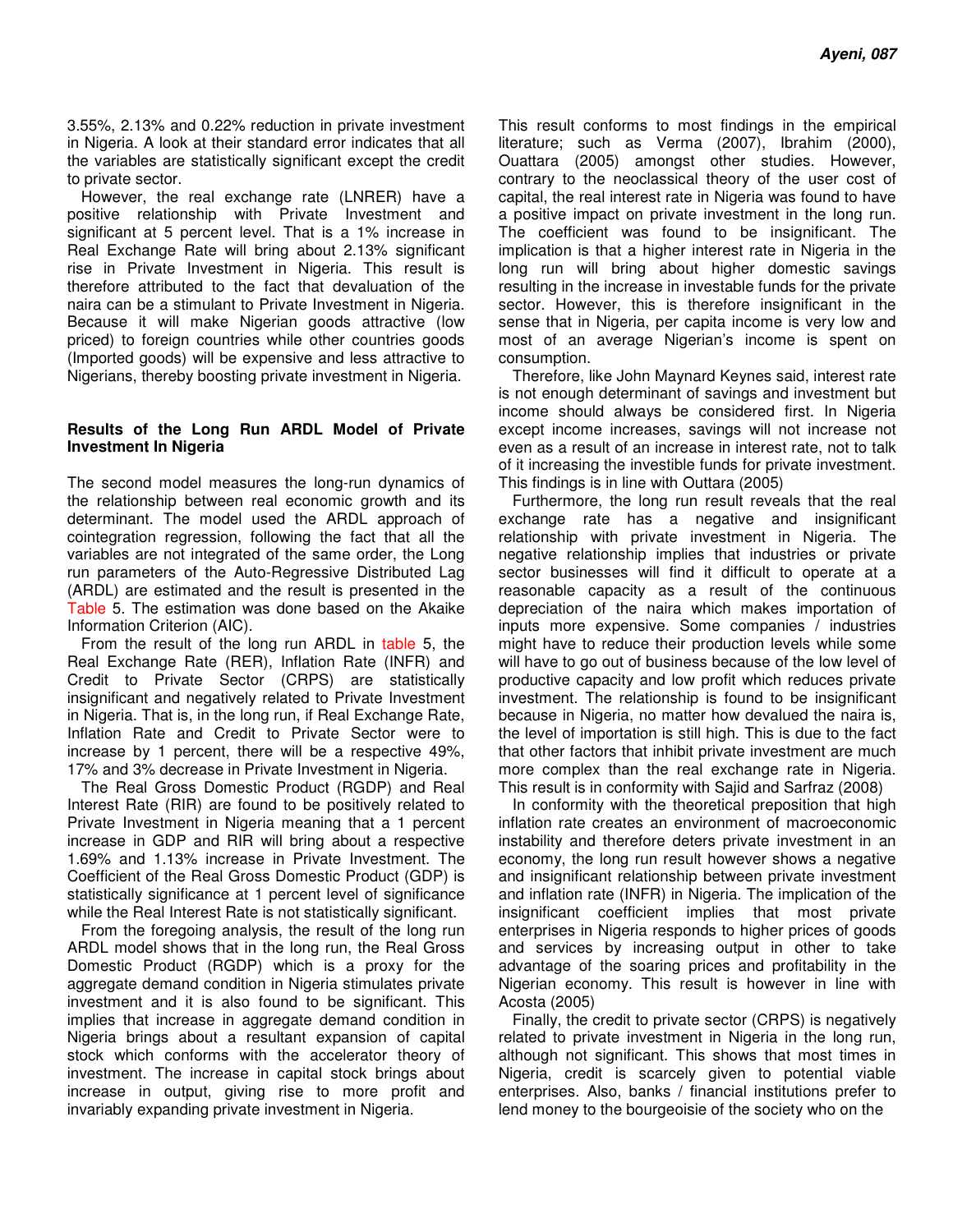other hand do not spend or invest in the domestic environment but outside Nigeria. This of course has accounted for the widening gap between the rich and the poor in Nigeria. As a result, a persistent occurrence of this creates a fall in private investment in the long run. The result is insignificant because Nigeria as a country is all together not investment friendly. This is due to the nature of infrastructures. Therefore, even if credit are granted for investment purposes, firms will still not be operating efficiently, thereby reducing profit and private investment in Nigeria.

# **Error Correction Model (ECM)**

The error correction model (ECM) is a short run dynamic model; it depicts the speed of convergence to equilibrium once the equation is shocked. Since the long run co integrating model has been estimated, the next step is to model the short run dynamic parameters within the ARDL Framework. Thus, the lagged valued of all level variables (a linear combination is denoted by the error-correction term,  $ECM_{t-1}$ ) is retained in the ARDL model. Table 5 presents the result of the estimated Error correction model of private investment in Nigeria using the ARDL technique.

The table above presents the Parsimonious result of the Error Correction Model using the ARDL approach. The result shows an ECM value of -1.053242 which is otherwise referred to as the speed of adjustment. The speed of adjustment is significant at 5 percent level considering its standard error. Also, the ECM is correctly signed and statistically significant with the speed of convergence to equilibrium at 10.5 percent. That is 10.5 percent of the short run inconsistencies are being corrected and incorporated into the long run relationship. The implication is that the present value of private investment (PI) will adjust to changes in the GDP, RIR RER, INFR and CRPS.

Also, the result shows that Real Interest Rate (RIR), real Exchange Rate (RER) and Inflation Rate (INFER) have negative relationships with private investment in Nigeria in the short-run. This indicates that a 1% increase in RIR, RER and INFR will lead to about 1.17%, 0.55% and 0.36% decrease in private investment respectively. Although, all three are not significant.

Also, Gross Domestic Product (GDP) and credit to private sector have positive relationship with private investment in Nigeria. Implying that a 1% increase in GDP and CRPS will bring about a respective 2.61% and 0.5% increase in private investment. The GDP is significant at 5 percent level while the CRPS is not. From the above analysis, it is evident that the result of the short run dynamic model shows that in the short run, Real Gross Domestic Product (RGDP) in Nigeria is positively related to private investment. This implies that the real

output or aggregate demand condition will stimulate private investment in Nigeria. And the coefficient of real GDP (proxy for demand condition in Nigeria) is statistically significant.

The interpretation is that increase in aggregate demand in Nigeria brings about a resultant expansion of Capital Stock which conforms with the accelerator theory of investment. The increase in capital stock brings about increase in output giving rise to more profit and invariably expanding private investment in Nigeria.

However, in the short run, the negative relationship of interest rate and private investment in Nigeria can be attributed to the fact that a low interest rate reduces the cost of borrowing which automatically leads to a boost in private investment. This result conforms with most empirical findings like that of Hanson (2005). The insignificant nature of the coefficient of interest rate in the short run is in line with De Gregorio (2009) empirical findings and can be explained by the fact that, in Nigeria, interest rate is often manipulated and imposed on the creditors. In other words, interest rate in Nigeria is highly regulated. The double digit rate favours mostly buying and selling rather than investment in real assets.

The short run result for Real Exchange Rate reveals that there is a negative association between private investment and real exchange rate (RER), although not significant. The negative relationship implies that in the short run, industries or private sector businesses will find it difficult to operate at full capacity as a result of the continuous depreciation of the naira which makes imported inputs more expensive. Some companies/industries might have to reduce their production level while some will have to go out of business. Thereby reducing private investment in Nigeria.

In the short run, the coefficient of credit to private sector is positive and in line with most empirical findings, but not significant. The unavailability of credit has been found in empirical literature and in Nigeria to be a major constraint facing the private sector. But the insignificant coefficient implies that credit is scarcely given to potentially viable enterprises in Nigeria over the years. Therefore, credit to private sector is not a significant determinant of private sector investment in Nigeria.

# **CONCLUSION AND POLICY IMPLICATIONS**

 It is very important for Nigerian Government to review its policies on Private Investment and pay more attention to its determinants i.e Real Interest Rate (RIR), Real Exchange Rate (RER), Real Gross Domestic Product (GDP), Inflation Rate (INFR) and Credit to Private Sector (CRPS) as they are the essential ingredients for boosting Private Investment in Nigeria

Government need to focus on the overall institutional framework of private investment in Nigeria in order to